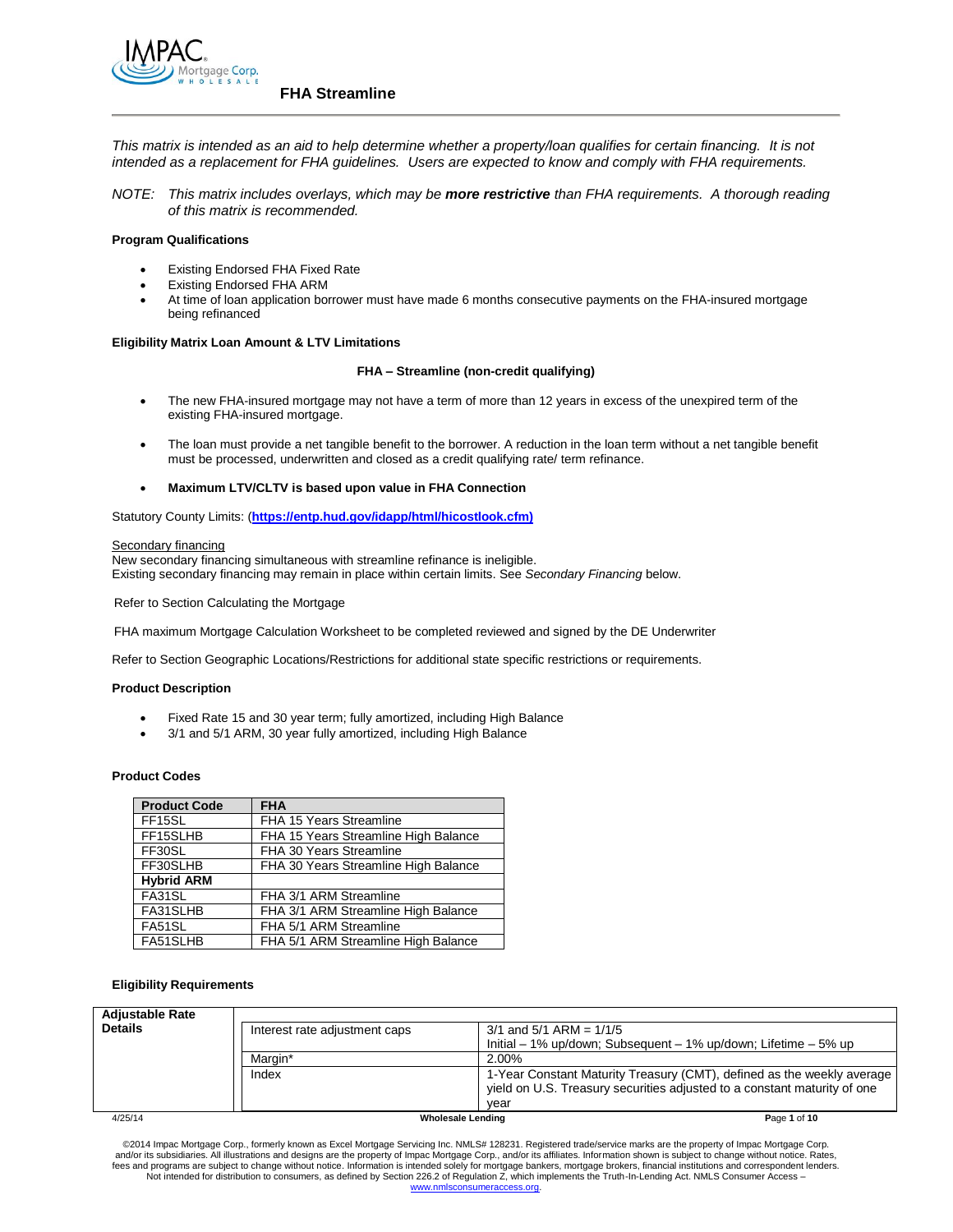

|                            | Interest rate Floor                                                              | Same as Margin                                                                                                        |
|----------------------------|----------------------------------------------------------------------------------|-----------------------------------------------------------------------------------------------------------------------|
|                            | Change dates                                                                     | 3/1 - Initial interest rate change date will occur within 36 to 42 months,                                            |
|                            |                                                                                  | depending on disbursement date. Interest rate will adjust every 12 months                                             |
|                            |                                                                                  | thereafter.                                                                                                           |
|                            |                                                                                  | 5/1 - Initial interest rate change date will occur within 60 to 66 months,                                            |
|                            |                                                                                  | depending on disbursement date. Interest rate will adjust every 12 months                                             |
|                            |                                                                                  | thereafter.                                                                                                           |
|                            |                                                                                  | Must meet GNMA requirements. FHA initial change dates are the first day                                               |
|                            |                                                                                  | of January, April, July, or October, depending on disbursement date.                                                  |
|                            | <b>Conversion Option</b>                                                         | None                                                                                                                  |
|                            | Assumption                                                                       | Allowed for qualified borrowers                                                                                       |
|                            | Temporary Buydowns                                                               | Temporary Buydowns may not be used with an ARM product                                                                |
|                            | Qualification                                                                    | When applicable, borrowers qualify at the Note Rate                                                                   |
|                            | *see rate sheet to confirm current information, subject to change                |                                                                                                                       |
|                            |                                                                                  |                                                                                                                       |
|                            | <b>ARM Suffix Codes</b>                                                          |                                                                                                                       |
|                            | <b>ADP Code</b><br>Loan Type                                                     |                                                                                                                       |
|                            | 203(b) ARM<br>729                                                                |                                                                                                                       |
|                            | 234(c) Condo ARM<br>731                                                          |                                                                                                                       |
|                            |                                                                                  |                                                                                                                       |
| Application                |                                                                                  | The Borrower's application must indicate their income source; however, the income is not required to be listed on the |
|                            | application, just the source of the income.                                      |                                                                                                                       |
|                            |                                                                                  |                                                                                                                       |
|                            | The following sections of the loan application are not required to be completed. |                                                                                                                       |
|                            | Section IV (only the Monthly Income questions)<br>$\bullet$                      |                                                                                                                       |
|                            | $\bullet$                                                                        | Section V, VI (must complete assets if funds are required to close)                                                   |
|                            | Section VIII a - VIII k                                                          |                                                                                                                       |
| <b>Appraisal</b>           | An appraisal is not required                                                     |                                                                                                                       |
| <b>Requirements</b>        |                                                                                  |                                                                                                                       |
| <b>Assets</b>              |                                                                                  | If assets are needed to close, verification of the assets is required regardless of the amount needed to close.       |
|                            | Documentation required is as follows.                                            |                                                                                                                       |
|                            | Verification of Deposit and<br>$\bullet$                                         |                                                                                                                       |
|                            | Most recent bank statement<br>$\bullet$                                          |                                                                                                                       |
|                            | <b>OR</b>                                                                        |                                                                                                                       |
|                            | Two months bank statements                                                       |                                                                                                                       |
| <b>Borrowers</b>           |                                                                                  | Borrowers are ineligible from being removed under this program except where deceased and supporting                   |
|                            | documentation is required.                                                       |                                                                                                                       |
|                            | Inter Vivos Revocable Trust is allowed (Owner Occupied Only)                     |                                                                                                                       |
|                            |                                                                                  | Note: A Power of Attorney is not allowed on properties held in a trust                                                |
|                            |                                                                                  |                                                                                                                       |
|                            | Ineligible                                                                       |                                                                                                                       |
|                            | <b>Land Trusts</b>                                                               |                                                                                                                       |
|                            | Non-Permanent Resident Aliens                                                    |                                                                                                                       |
|                            |                                                                                  |                                                                                                                       |
| <b>Calculating the New</b> | <b>MAXIMUM MORTGAGE CALCULATION WORKSHEETS</b>                                   |                                                                                                                       |
| <b>Mortgage Amount</b>     |                                                                                  | Refer to Section Geographic Locations/Restrictions for additional state specific restrictions or requirements         |
|                            |                                                                                  |                                                                                                                       |
|                            |                                                                                  | NOTE: The Maximum Mortgage Calculation Worksheets do not apply to second homes and investment                         |
|                            |                                                                                  | property. Second homes and investment property may only be refinanced for the outstanding principal                   |
|                            | balance.                                                                         |                                                                                                                       |
|                            |                                                                                  |                                                                                                                       |
|                            | The maximum base mortgage cannot exceed the:                                     |                                                                                                                       |
|                            | $\bullet$                                                                        | Unpaid principal balance (includes 30 days interest charged by servicing lender for the current month)                |
|                            | $\bullet$                                                                        | Plus the interest charged by the servicing lender when the payoff will not be received on the first day of the        |
|                            |                                                                                  | month, but may not include delinquent interest, late charges or escrow shortages.                                     |
|                            | <b>MINUS</b>                                                                     |                                                                                                                       |
|                            | The lesser of:                                                                   |                                                                                                                       |
|                            | $\bullet$                                                                        | Unearned UFMIP (from FHA refinance Authorization or appropriate MIP Refund Schedule)                                  |
|                            | <b>OR</b>                                                                        |                                                                                                                       |
|                            | New Estimated UFMIP<br>$\bullet$                                                 |                                                                                                                       |
|                            |                                                                                  |                                                                                                                       |
|                            | Total New Mortgage Amount is calculated as follows:                              |                                                                                                                       |
|                            | Maximum base mortgage<br>٠<br><b>PLUS</b>                                        |                                                                                                                       |
|                            | New UFMIP<br>٠                                                                   |                                                                                                                       |
| 4/25/14                    | <b>Wholesale Lending</b>                                                         | Page 2 of 10                                                                                                          |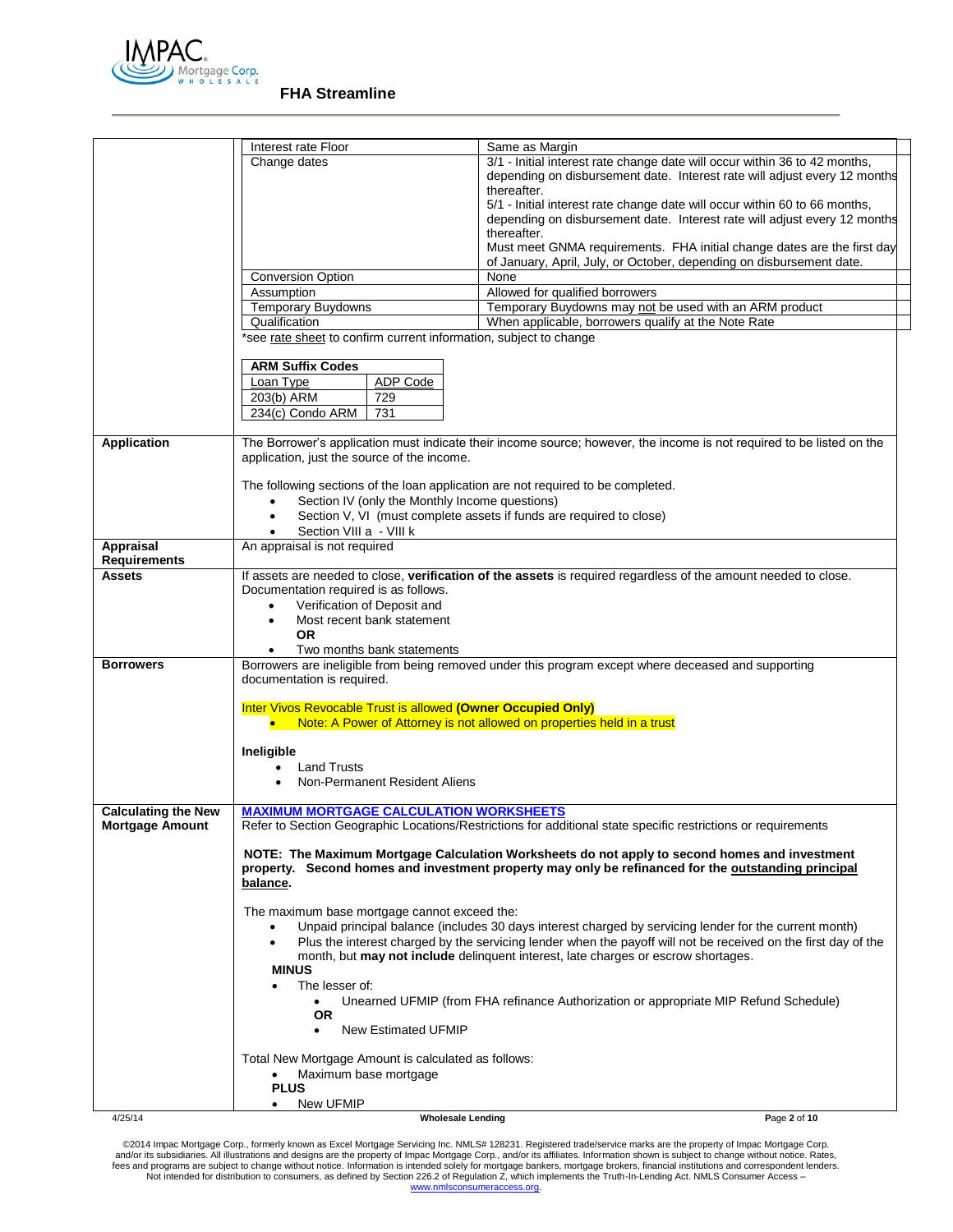

|                        | Closing costs, pre-paid expenses and discount points, late changes and escrow shortages may not be financed<br>into the new loan.<br>Principal Curtailment limited to maximum \$1,000 at closing and must be on the HUD-1. If the amount exceeds<br>\$1,000 then the loan must be recalculated and reapproved with new documents drawn and signed by the<br>borrower. The principal curtailment may not be done after closing.<br><b>Additional Requirements</b><br>Owner Occupied properties only |                                                                                                                                                                                                            |  |  |
|------------------------|----------------------------------------------------------------------------------------------------------------------------------------------------------------------------------------------------------------------------------------------------------------------------------------------------------------------------------------------------------------------------------------------------------------------------------------------------------------------------------------------------|------------------------------------------------------------------------------------------------------------------------------------------------------------------------------------------------------------|--|--|
|                        | $\bullet$<br>The original appraised value is obtained using the Case Query Screen in FHA Connection<br>$\bullet$<br>Term of new mortgage is the lesser of 30 years or the un-expired term of the current mortgage plus 12<br>years. (This is particularly important when the term of the original loan was 15 years)<br>See Secondary Financing for CLTV limits.<br>٠                                                                                                                              |                                                                                                                                                                                                            |  |  |
|                        | $\bullet$<br>back is eligible).<br>Connection                                                                                                                                                                                                                                                                                                                                                                                                                                                      | No cash back to borrower permitted (incidental minor adjustment at closing not exceeding \$500.00 cash<br>Refinance Authorization information must be obtained at Case Number Assignment directly from FHA |  |  |
| <b>Credit</b>          | Premium pricing is eligible<br>This is a non-credit qualifying loan; however, the following is required:                                                                                                                                                                                                                                                                                                                                                                                           |                                                                                                                                                                                                            |  |  |
|                        |                                                                                                                                                                                                                                                                                                                                                                                                                                                                                                    |                                                                                                                                                                                                            |  |  |
|                        | <b>Minimum Credit Score Requirements</b><br>620 – no restrictions<br>$\bullet$                                                                                                                                                                                                                                                                                                                                                                                                                     |                                                                                                                                                                                                            |  |  |
|                        | 580 - 619 see Expanded Credit Score Criteria below<br>$\bullet$                                                                                                                                                                                                                                                                                                                                                                                                                                    |                                                                                                                                                                                                            |  |  |
|                        | Expanded Credit Score Criteria (applies to credit scores 580 – 619)                                                                                                                                                                                                                                                                                                                                                                                                                                |                                                                                                                                                                                                            |  |  |
|                        | 1-2 unit properties only                                                                                                                                                                                                                                                                                                                                                                                                                                                                           |                                                                                                                                                                                                            |  |  |
|                        | High Balance loans (base loan amount $> $417,000$ ) not allowed for credit score $< 600$                                                                                                                                                                                                                                                                                                                                                                                                           |                                                                                                                                                                                                            |  |  |
|                        | A tri-merge credit report                                                                                                                                                                                                                                                                                                                                                                                                                                                                          |                                                                                                                                                                                                            |  |  |
|                        | Mortgage payment history requirement for a Streamline Refinance<br>The borrower must exhibit an acceptable payment history as described in the table below:                                                                                                                                                                                                                                                                                                                                        |                                                                                                                                                                                                            |  |  |
|                        |                                                                                                                                                                                                                                                                                                                                                                                                                                                                                                    |                                                                                                                                                                                                            |  |  |
|                        | If the outstanding mortgage has<br>Fewer than 12 months payment history                                                                                                                                                                                                                                                                                                                                                                                                                            | Then the borrower must have                                                                                                                                                                                |  |  |
|                        | 12 months payment history or more                                                                                                                                                                                                                                                                                                                                                                                                                                                                  | Made all mortgage payments within the month due<br>Experienced no more than one 30 day late<br>$\bullet$                                                                                                   |  |  |
|                        |                                                                                                                                                                                                                                                                                                                                                                                                                                                                                                    | payment in the preceding 12 months, and<br>Made all mortgage payments within the<br>month due for the three months prior to the<br>date of the loan application.                                           |  |  |
| <b>Documentation</b>   | Document as determined by AUS findings, FHA Manual and Impac guidelines.                                                                                                                                                                                                                                                                                                                                                                                                                           |                                                                                                                                                                                                            |  |  |
|                        | Impac does not allow electronic signatures on any closing documents. All documents provided at closing for<br>signature must have original signatures.                                                                                                                                                                                                                                                                                                                                             |                                                                                                                                                                                                            |  |  |
| Employment /           | Verification of Employment                                                                                                                                                                                                                                                                                                                                                                                                                                                                         |                                                                                                                                                                                                            |  |  |
| <b>Income</b>          | Salaried - Verbal Verification of Employment<br>Self-employed – Verification of business through third party source                                                                                                                                                                                                                                                                                                                                                                                |                                                                                                                                                                                                            |  |  |
|                        | Retirement and/or Social Security - Award letter or most recent bank                                                                                                                                                                                                                                                                                                                                                                                                                               |                                                                                                                                                                                                            |  |  |
|                        | The Borrower's application must indicate their income source; however, the income is not required to be listed on the<br>application, just the source of the income.                                                                                                                                                                                                                                                                                                                               |                                                                                                                                                                                                            |  |  |
|                        | Form 4506-T is not required                                                                                                                                                                                                                                                                                                                                                                                                                                                                        |                                                                                                                                                                                                            |  |  |
| <b>Escrow Holdback</b> | Ineligible                                                                                                                                                                                                                                                                                                                                                                                                                                                                                         |                                                                                                                                                                                                            |  |  |
| <b>Escrow Waivers</b>  | Ineligible                                                                                                                                                                                                                                                                                                                                                                                                                                                                                         |                                                                                                                                                                                                            |  |  |
| <b>Financing Types</b> | Streamline Refinance transactions on properties in Texas<br>The following guidelines pertain to owner-occupied Streamline refinance transactions for properties in Texas<br>If the first mortgage is subject to Texas Section 50(a) (6), FHA insured financing is <b>ineligible</b> . Once a cash-<br>out, always a cash-out.                                                                                                                                                                      |                                                                                                                                                                                                            |  |  |
|                        | (6) or Article XVI of the Texas Constitution effective January 1, 1998.                                                                                                                                                                                                                                                                                                                                                                                                                            | If the property is subject to section $50(a)$ (6) the title policy will reference the Texas Section $50(a)$                                                                                                |  |  |
|                        |                                                                                                                                                                                                                                                                                                                                                                                                                                                                                                    | When FHA insured financing is permitted, Underwriting conditions and closing instructions must indicate "No                                                                                                |  |  |
|                        | Cash back to borrower is permitted" (not even one dollar is permitted)<br>Properties listed for sale in the last 6 months are eligible as follows.                                                                                                                                                                                                                                                                                                                                                 |                                                                                                                                                                                                            |  |  |
|                        | Property has been taken off the market on or before the application date.                                                                                                                                                                                                                                                                                                                                                                                                                          |                                                                                                                                                                                                            |  |  |
| 4/25/14                | <b>Wholesale Lending</b>                                                                                                                                                                                                                                                                                                                                                                                                                                                                           | Page 3 of 10                                                                                                                                                                                               |  |  |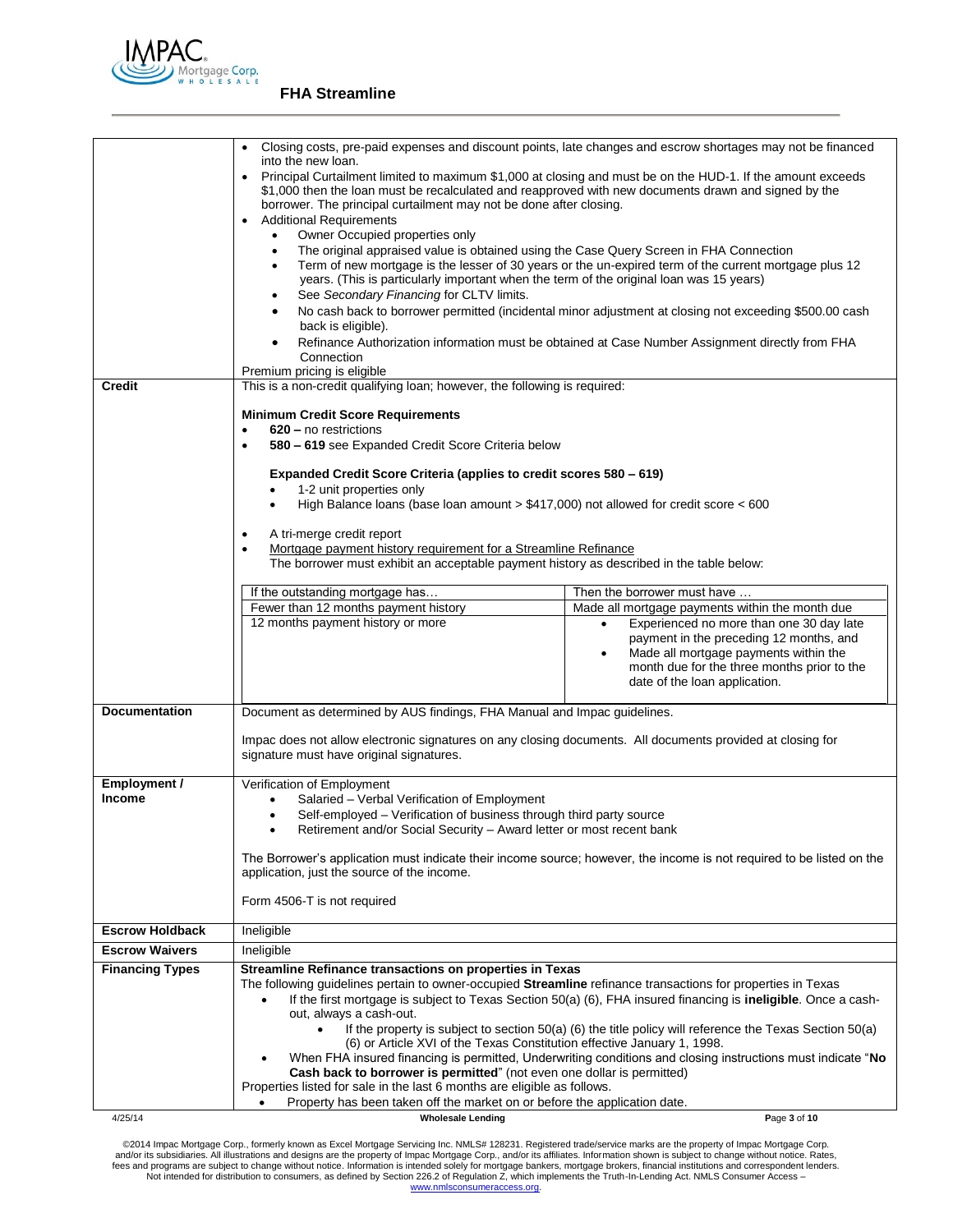

|                                                            | Borrower provides written confirmation of the intent to occupy if a primary residence.<br>$\bullet$                                                                                                                                                                                                                                                                                                                                                                                                                                                                                                                                                                                                                                                                                                                                                                                                                                                                                                                                                                                                                                                                                                                                            |                                                                                                                                                                                                                                                                                                                                                                                                                                                                                                                                                                                                                                                                                                                                                                                                                                                                                                                                                                                                                                                                                                                                                                                                                                                                                                                                                                                                                                                                                                                                                        |  |
|------------------------------------------------------------|------------------------------------------------------------------------------------------------------------------------------------------------------------------------------------------------------------------------------------------------------------------------------------------------------------------------------------------------------------------------------------------------------------------------------------------------------------------------------------------------------------------------------------------------------------------------------------------------------------------------------------------------------------------------------------------------------------------------------------------------------------------------------------------------------------------------------------------------------------------------------------------------------------------------------------------------------------------------------------------------------------------------------------------------------------------------------------------------------------------------------------------------------------------------------------------------------------------------------------------------|--------------------------------------------------------------------------------------------------------------------------------------------------------------------------------------------------------------------------------------------------------------------------------------------------------------------------------------------------------------------------------------------------------------------------------------------------------------------------------------------------------------------------------------------------------------------------------------------------------------------------------------------------------------------------------------------------------------------------------------------------------------------------------------------------------------------------------------------------------------------------------------------------------------------------------------------------------------------------------------------------------------------------------------------------------------------------------------------------------------------------------------------------------------------------------------------------------------------------------------------------------------------------------------------------------------------------------------------------------------------------------------------------------------------------------------------------------------------------------------------------------------------------------------------------------|--|
| Geographic<br>Locations/<br>Restrictions,<br>as applicable | Eligible states are as follows:<br>Wholesale: AK, AL, AR, AZ, CA, CO, CT, DC, FL, GA, IA, ID, IL, IN, KS, KY, LA, MD, MI, MN, MS, MT,<br>NC, ND, NE, NV, OK, OR, SC, SD, TN, TX, UT, VA, WA, WI, WV<br>Additional restrictions as follows:<br>Texas Cash-out 50(a)(6) is ineligible<br>State specific regulatory requirements supersede all underwriting guidelines set forth by Impac.                                                                                                                                                                                                                                                                                                                                                                                                                                                                                                                                                                                                                                                                                                                                                                                                                                                        |                                                                                                                                                                                                                                                                                                                                                                                                                                                                                                                                                                                                                                                                                                                                                                                                                                                                                                                                                                                                                                                                                                                                                                                                                                                                                                                                                                                                                                                                                                                                                        |  |
| <b>High-Cost Mortgage</b><br>Loans                         |                                                                                                                                                                                                                                                                                                                                                                                                                                                                                                                                                                                                                                                                                                                                                                                                                                                                                                                                                                                                                                                                                                                                                                                                                                                | Impac does not originate or purchase high-cost mortgage loans (12 CFR 1026.32)                                                                                                                                                                                                                                                                                                                                                                                                                                                                                                                                                                                                                                                                                                                                                                                                                                                                                                                                                                                                                                                                                                                                                                                                                                                                                                                                                                                                                                                                         |  |
| <b>Internet Links</b>                                      | http://portal.hud.gov/hudportal/HUD?src=/groups/lenders                                                                                                                                                                                                                                                                                                                                                                                                                                                                                                                                                                                                                                                                                                                                                                                                                                                                                                                                                                                                                                                                                                                                                                                        | To access Mortgagee Letters, National HOC Reference Guide, HOC Letters, Handbooks, go to:                                                                                                                                                                                                                                                                                                                                                                                                                                                                                                                                                                                                                                                                                                                                                                                                                                                                                                                                                                                                                                                                                                                                                                                                                                                                                                                                                                                                                                                              |  |
| Loan Amount                                                | Expanded Credit Score (580 - 619)                                                                                                                                                                                                                                                                                                                                                                                                                                                                                                                                                                                                                                                                                                                                                                                                                                                                                                                                                                                                                                                                                                                                                                                                              | High Balance loans (base loan amount > $$417,000$ ) not allowed for credit score < 600                                                                                                                                                                                                                                                                                                                                                                                                                                                                                                                                                                                                                                                                                                                                                                                                                                                                                                                                                                                                                                                                                                                                                                                                                                                                                                                                                                                                                                                                 |  |
| <b>Manufactured Home</b><br><b>Criteria</b>                | homes.                                                                                                                                                                                                                                                                                                                                                                                                                                                                                                                                                                                                                                                                                                                                                                                                                                                                                                                                                                                                                                                                                                                                                                                                                                         | The following table contains overlays, clarifications, and additions to existing guidelines regarding manufactured                                                                                                                                                                                                                                                                                                                                                                                                                                                                                                                                                                                                                                                                                                                                                                                                                                                                                                                                                                                                                                                                                                                                                                                                                                                                                                                                                                                                                                     |  |
|                                                            | Credit                                                                                                                                                                                                                                                                                                                                                                                                                                                                                                                                                                                                                                                                                                                                                                                                                                                                                                                                                                                                                                                                                                                                                                                                                                         | Major Derogatories - Follow FHA and Impac quidelines herein                                                                                                                                                                                                                                                                                                                                                                                                                                                                                                                                                                                                                                                                                                                                                                                                                                                                                                                                                                                                                                                                                                                                                                                                                                                                                                                                                                                                                                                                                            |  |
|                                                            | Evidence of surrender of certificate of title or that no certificate was issued, refer to<br>Documentation<br>individual state requirements.<br>Confirm property is legally classified and taxed as real property, on a<br>$\bullet$<br>permanent foundation, and owner owns both land and MFH<br>ALTA Endorsement 7, 7.1, or 7.2 or any other endorsement required for<br>$\bullet$<br>manufactured homes to be treated as real property<br>Deed of Trust (or other security instrument) must include a comprehensive<br>$\bullet$<br>description of the manufactured home and the land in the property description<br>section or on a separate attached rider. The description must include the<br>serial or VIN number for each unit/section; make, model, size, and any other<br>information required by applicable law to definitively identify the manufactured<br>home.<br>Affidavit of Affixture/Affixation – Borrower and Lender must sign and notarize<br>$\bullet$<br>acknowledging their mutual intent that the manufactured home be a<br>permanent part of the real property securing the mortgage.<br>Limited Power of Attorney pertaining to title issues and foreclosure must be<br>$\bullet$<br>signed with closing documents |                                                                                                                                                                                                                                                                                                                                                                                                                                                                                                                                                                                                                                                                                                                                                                                                                                                                                                                                                                                                                                                                                                                                                                                                                                                                                                                                                                                                                                                                                                                                                        |  |
|                                                            | <b>MFH Property Requirements</b>                                                                                                                                                                                                                                                                                                                                                                                                                                                                                                                                                                                                                                                                                                                                                                                                                                                                                                                                                                                                                                                                                                                                                                                                               | Minimum 400 square feet of gross living area<br>Multi-width only, no single wide<br>The land where the manufactured home rests must be fee simple<br>The MFH must be a one-unit dwelling legally classified as real property<br>The towing hitch, wheels, and axles must be removed<br>The MFH must assume the same characteristics of a site-built housing<br>The MFH must have sufficient square footage and room dimensions to be<br>acceptable to purchasers in the subject market area<br>The MFH must be located on an all-weather accessible road<br>The MFH must have been built in compliance with Federal Manufactured Home<br>Construction and Safety Standards that were established June 15, 1976 as<br>amended and in force at the time the home is manufactured, and additional<br>requirements that appear in HUD regulations at 24 C.F.R. Part 3280 as evidenced<br>by:<br>HUD Data Plate/Compliance Certificate – A paper document located on the<br>$\bullet$<br>interior of the subject property that contains, among other things, the<br>manufacturer's name and trade/model number. In addition the data plate<br>includes pertinent information about the unit including a list of factory-installed<br>equipment; and<br>HUD Certification Label (sometimes referred to as a HUD "seal" or "tag") - A<br>$\bullet$<br>metal plate located on the exterior of each section of the home<br>The appraisal form 1004C must indicate evidence of both the HUD Data<br>Place/Compliance Certificate and the HUD Certification Label |  |

4/25/14 **Wholesale Lending P**age **4** of **10**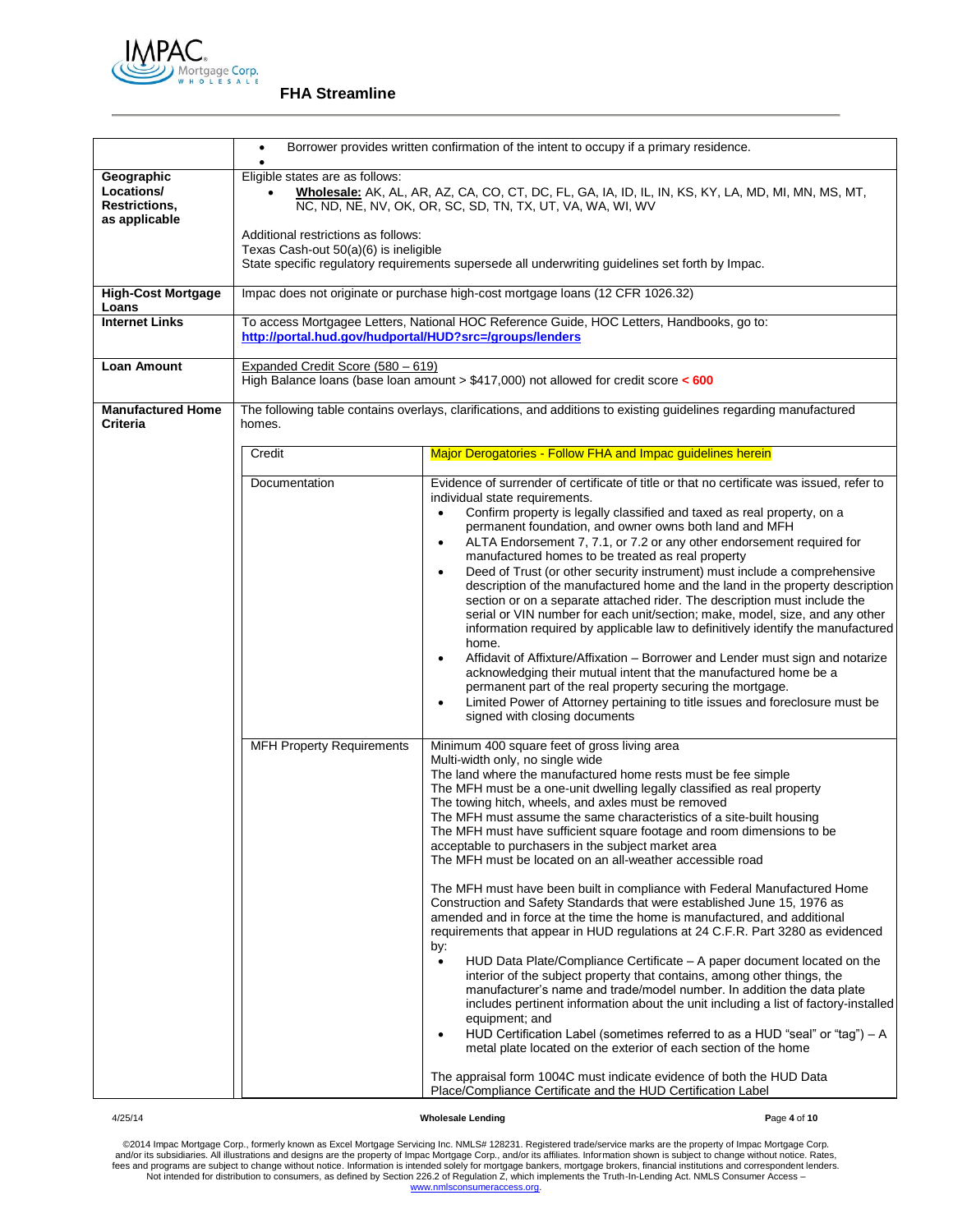

|                           |                                                                                                                      | The MFH must be attached to a permanent foundation system<br>The MFH must be permanently connected to the septic or sewage system<br>The MFH must be permanently connected to all necessary utilities (water,<br>electricity, gas service, etc.)<br>The MFH must not have been installed or occupied previously at any other location<br>or site (re-siting)<br>The MFH must not have any additions or structural modifications to the original<br>structure<br>This includes additional room count or additional living area square footage or<br>penetrations through the shell of the property<br>Typical porches and decks installed at time of siting, as well as adjacent carports<br>and garages are allowed.<br><b>Foundation Certification</b><br>File must contain an Engineer's Certification on Foundation Compliance attesting to<br>compliance with the current PFGMH (4930.3), that must be:<br>Completed by a licensed professional engineer or registered architect<br>licensed/registered in the state where the manufactured home is located<br>Site-specific, and<br>Included in both the lender's loan file and the insuring binder submitted to<br>FHA<br>Note: The certification must contain the engineer's or registered architect's<br>signature, seal, and/or state license/certification number. In states where seals are<br>issued, the seal must be on the certification.<br>A copy of the foundation certification, showing that the foundation met the PFGMH<br>guidelines that were in effect at the time of certification, is acceptable for future FHA<br>loans, provided there are no alterations and/or observable damage to the<br>foundation.<br>A copy of the foundation certification is not required in the loan file or insuring binder<br>for any FHA-to-FHA transaction, provided that<br>no modifications have been made to the foundation or structure from the<br>date of the effective certification, or<br>FHA/HUD Real Estate Owned (REO) Division sales |
|---------------------------|----------------------------------------------------------------------------------------------------------------------|--------------------------------------------------------------------------------------------------------------------------------------------------------------------------------------------------------------------------------------------------------------------------------------------------------------------------------------------------------------------------------------------------------------------------------------------------------------------------------------------------------------------------------------------------------------------------------------------------------------------------------------------------------------------------------------------------------------------------------------------------------------------------------------------------------------------------------------------------------------------------------------------------------------------------------------------------------------------------------------------------------------------------------------------------------------------------------------------------------------------------------------------------------------------------------------------------------------------------------------------------------------------------------------------------------------------------------------------------------------------------------------------------------------------------------------------------------------------------------------------------------------------------------------------------------------------------------------------------------------------------------------------------------------------------------------------------------------------------------------------------------------------------------------------------------------------------------------------------------------------------------------------------------------------------------------------------------------------------------------------------------------|
|                           | <b>FHA References</b>                                                                                                | 4145.1 3-4; 4150.2 8, & Appendix D-2; 4155.1 3, 4; 4155.2 4.10;<br>4930.3 - Permanent Foundations Guide for HUD Manufactured Housing<br>FHA FAQ site: http://portal.hud.gov/hudportal/HUD?src=/FHAFAQ                                                                                                                                                                                                                                                                                                                                                                                                                                                                                                                                                                                                                                                                                                                                                                                                                                                                                                                                                                                                                                                                                                                                                                                                                                                                                                                                                                                                                                                                                                                                                                                                                                                                                                                                                                                                        |
|                           | Restrictions                                                                                                         | The following are ineligible:<br>$\bullet$<br>Non-traditional credit<br>$\circ$<br>ARMs<br>$\circ$<br>High Balance loans<br>$\circ$<br>o Re-siting of manufactured home<br>Single Width manufactured home<br>$\circ$<br>Manufactured home in condominium project<br>$\Omega$<br>Manufactured home on leasehold<br>$\circ$<br>MFH properties within SFHA (Special Flood Hazard Area) or any property<br>$\circ$<br>that requires flood insurance                                                                                                                                                                                                                                                                                                                                                                                                                                                                                                                                                                                                                                                                                                                                                                                                                                                                                                                                                                                                                                                                                                                                                                                                                                                                                                                                                                                                                                                                                                                                                              |
|                           | <b>Termite Control</b>                                                                                               | The steel chassis under a newly-constructed manufactured home unit is not an<br>effective termite barrier. Any one, or a combination of the following methods is<br>required for maximum protection against termites, including<br>Chemical soil treatment<br>EPA-registered bait treatments<br>$\bullet$<br>Pressure preservative-treated wood, or<br>$\bullet$<br>Naturally termite-resistant wood.<br>Termite protection policies for existing manufactured homes are handled in the<br>same manner as stick-built homes. State or local requirements are to be followed.                                                                                                                                                                                                                                                                                                                                                                                                                                                                                                                                                                                                                                                                                                                                                                                                                                                                                                                                                                                                                                                                                                                                                                                                                                                                                                                                                                                                                                 |
| <b>Mortgage Insurance</b> | Mortgage Insurance is required on all loans.<br>Sections 203b, and 234c (Condos)<br>Up Front MIP (UFMIP) is required | Refer to the attached matrix for details on UFMIP and monthly MIP<br>The section of the Act under which the loan will be insured determines the mortgage insurance to be used.                                                                                                                                                                                                                                                                                                                                                                                                                                                                                                                                                                                                                                                                                                                                                                                                                                                                                                                                                                                                                                                                                                                                                                                                                                                                                                                                                                                                                                                                                                                                                                                                                                                                                                                                                                                                                               |

4/25/14 **Wholesale Lending P**age **5** of **10**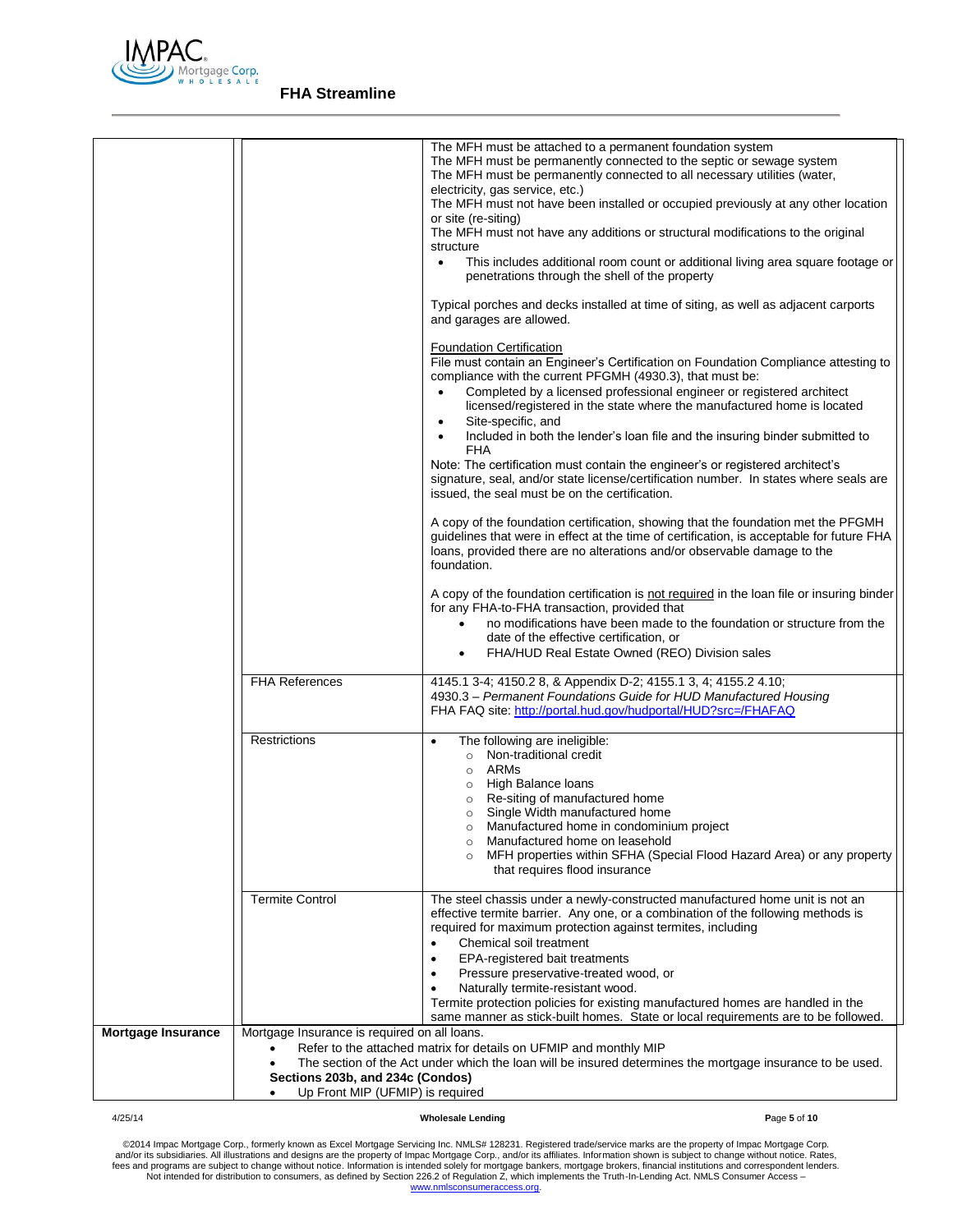

|                                      | Monthly MIP is required<br>$\bullet$<br>Refer to the FHA Mortgage Insurance Premium Matrix for details on UFMIP and monthly MIP                                                                                                                |  |  |  |
|--------------------------------------|------------------------------------------------------------------------------------------------------------------------------------------------------------------------------------------------------------------------------------------------|--|--|--|
|                                      |                                                                                                                                                                                                                                                |  |  |  |
| Occupancy                            | <b>Primary Residence</b>                                                                                                                                                                                                                       |  |  |  |
|                                      | Second Home<br>Investment property                                                                                                                                                                                                             |  |  |  |
|                                      |                                                                                                                                                                                                                                                |  |  |  |
|                                      | See Property Types for limitations                                                                                                                                                                                                             |  |  |  |
| <b>Prepayment Penalty</b>            | Not permitted. However, if refinancing and the payoff check for the existing loan is not received by the servicing<br>lender by the first day of the month, the lender may collect interest on the existing loan through the end of the month. |  |  |  |
| Processing                           | Streamline                                                                                                                                                                                                                                     |  |  |  |
| <b>Program Exclusions</b>            | HUD Section 184 Indian Home Loan Guarantee Program<br><b>HUD Section 247 Hawaiian Home Lands</b>                                                                                                                                               |  |  |  |
| <b>Property Types</b>                | Eligible                                                                                                                                                                                                                                       |  |  |  |
|                                      | 1 unit owner occupied SFR including:                                                                                                                                                                                                           |  |  |  |
|                                      | <b>PUDs</b><br>$\bullet$<br>Modular Pre-Cut/Panelized housing<br>$\bullet$                                                                                                                                                                     |  |  |  |
|                                      | Manufactured Housing (see separate Manufactured Home Criteria section)                                                                                                                                                                         |  |  |  |
|                                      | Condos (including site condos) do not require condominium project approval<br>$\bullet$                                                                                                                                                        |  |  |  |
|                                      | 1 unit not owner occupied (second home or investment property) SFR including:<br><b>PUDs</b>                                                                                                                                                   |  |  |  |
|                                      | Modular Pre-Cut/Panelized housing                                                                                                                                                                                                              |  |  |  |
|                                      | Condos (including site condos) require condominium project approval. If the condo is not                                                                                                                                                       |  |  |  |
|                                      | currently approved, for whatever reason, the loan is ineligible.                                                                                                                                                                               |  |  |  |
|                                      | $2 - 4$ units owner occupied $- A$ borrower who has re-occupied an investment property within 12 months                                                                                                                                        |  |  |  |
|                                      | from the application date is ineligible.<br>Note: 3 - 4 units owner occupied are ineligible with Expanded Credit Score (580-619). Must                                                                                                         |  |  |  |
|                                      | have minimum 620 score.                                                                                                                                                                                                                        |  |  |  |
|                                      | Ineligible                                                                                                                                                                                                                                     |  |  |  |
|                                      | $2 - 4$ units that are not owner occupied                                                                                                                                                                                                      |  |  |  |
|                                      | Condo Hotels                                                                                                                                                                                                                                   |  |  |  |
|                                      | Co-ops<br>Properties located within designated Coastal Barrier Resource System (CBRS) areas                                                                                                                                                    |  |  |  |
|                                      |                                                                                                                                                                                                                                                |  |  |  |
| Qualifying Rate and<br><b>Ratios</b> | Ratios are not calculated                                                                                                                                                                                                                      |  |  |  |
|                                      | The Borrower's application must indicate their income source; however, the income is not required to be listed on the                                                                                                                          |  |  |  |
|                                      | application, just the source of the income.                                                                                                                                                                                                    |  |  |  |
| Seasoning                            | Existing FHA Case Number must be seasoned for 210 days from the closing date of the mortgage being refinanced.                                                                                                                                 |  |  |  |
|                                      | On the date of FHA case number assignment                                                                                                                                                                                                      |  |  |  |
|                                      | The borrower must have made at least six payments                                                                                                                                                                                              |  |  |  |
|                                      | At least six full months must have passed since the first payment due date                                                                                                                                                                     |  |  |  |
|                                      | At least 210 days have passed from the closing date                                                                                                                                                                                            |  |  |  |
| Secondary<br><b>Financing</b>        | New secondary financing simultaneous with streamline refinance is ineligible.                                                                                                                                                                  |  |  |  |
|                                      | Existing secondary financing may remain in place to a maximum combined loan-to-value (CLTV) of 125% of the<br>original appraised value. See below.                                                                                             |  |  |  |
|                                      | FHA Streamline without appraisal CLTV limits                                                                                                                                                                                                   |  |  |  |
|                                      | If subordinate financing remains in place, the                                                                                                                                                                                                 |  |  |  |
|                                      | Maximum combined loan-to-value (CLTV) is 125%                                                                                                                                                                                                  |  |  |  |
|                                      | CLTV is based on the original appraised value of the property, and<br>Maximum CLTV is calculated by taking the original FHA base loan amount (the original FHA principal                                                                       |  |  |  |
|                                      | balance excluding financed UFMIP), adding all other financed liens still outstanding, and dividing by the                                                                                                                                      |  |  |  |
|                                      | appraised value. This calculation may not exceed 125%.                                                                                                                                                                                         |  |  |  |
|                                      | The maximum accessible credit limit of the existing subordinate lien must be used to calculate the CLTV<br><b>Wholesale Lending</b><br>Page 6 of 10                                                                                            |  |  |  |
| 4/25/14                              |                                                                                                                                                                                                                                                |  |  |  |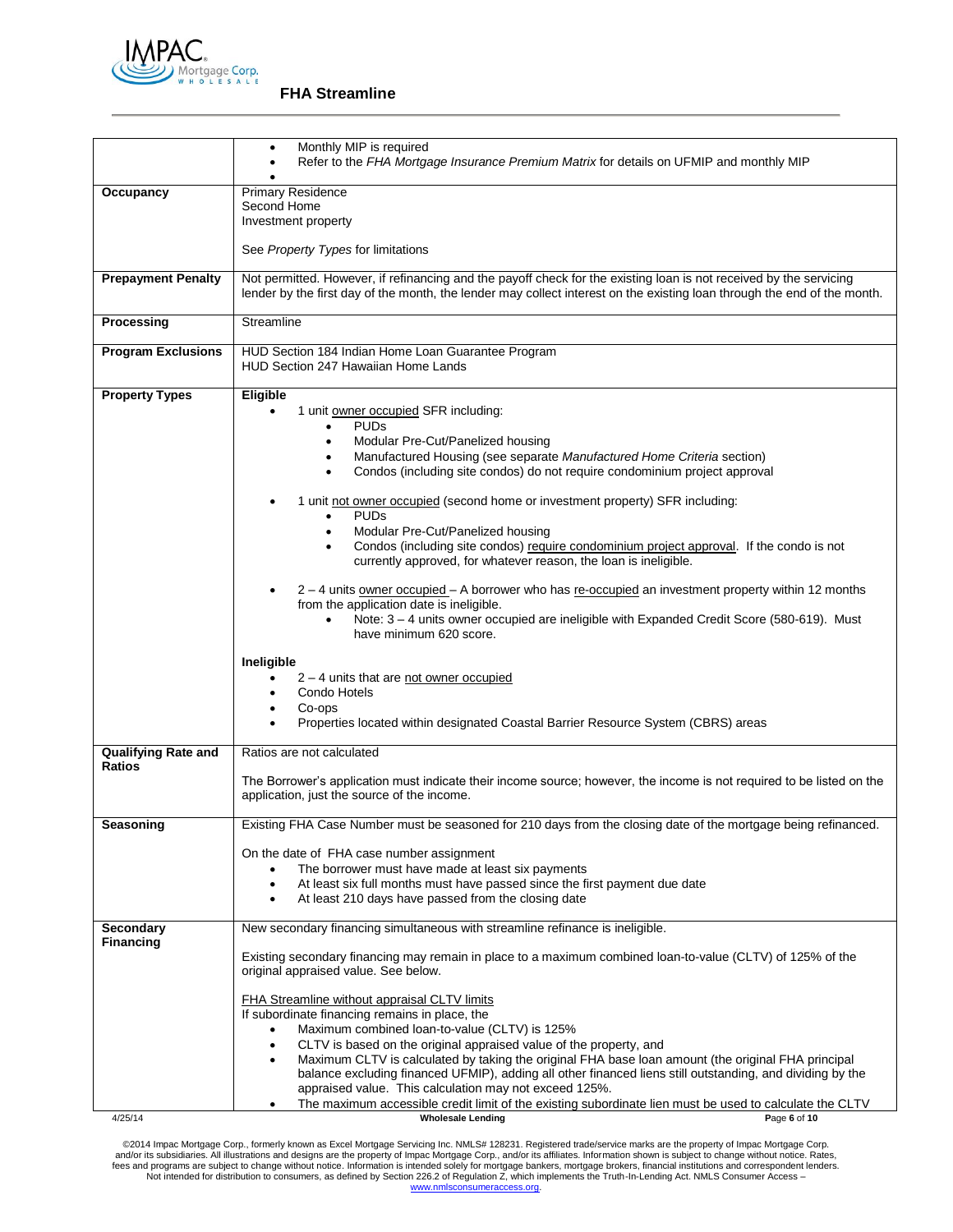

|                                                                                         | ratio.                                                                                                                                                                                                                                                                                                                                                                                                                                                                                                                                                                                                                                                                                                                                                                                                                                                                                                                                                                                                                                                                                                                                                                                                                                                                                                                             |                                                                          |                                                                                                                     |                                            |  |
|-----------------------------------------------------------------------------------------|------------------------------------------------------------------------------------------------------------------------------------------------------------------------------------------------------------------------------------------------------------------------------------------------------------------------------------------------------------------------------------------------------------------------------------------------------------------------------------------------------------------------------------------------------------------------------------------------------------------------------------------------------------------------------------------------------------------------------------------------------------------------------------------------------------------------------------------------------------------------------------------------------------------------------------------------------------------------------------------------------------------------------------------------------------------------------------------------------------------------------------------------------------------------------------------------------------------------------------------------------------------------------------------------------------------------------------|--------------------------------------------------------------------------|---------------------------------------------------------------------------------------------------------------------|--------------------------------------------|--|
| <b>Special</b><br><b>Documentation</b><br><b>Requirements or</b><br><b>Enhancements</b> | The Loan Application (URLA) plus the HUD Addendum 92900A must be complete and fully executed by all<br>borrowers prior to underwriting.<br>An abbreviated version of the URLA is allowed for non-credit qualifying streamlines (See Underwriting)<br>Evidence of valid Social Security Number is required on all loans<br>Evidence of Refinance Authorization data and New Case Number Assignment obtained from FHA Connection (print<br>screens and place in loan file)<br>Check current deed or title to verify at least one borrower is listed as owner<br>Current mortgage payoff statement must be provided<br>Good Faith Estimate<br>Evidence mortgage is current (mortgage history)<br>URLA and signed HUD Addendum<br>FHA Loan Underwriting and Transmittal Summary, HUD Form 92900-LT signed by DE Underwriter<br>FHA Maximum Mortgage Calculation Worksheet<br>GSA and LDP, Procurement/Non-procurement lists must be checked<br>CAIVRS check is not required<br>Important Notice to Homebuyer (92900B)<br>Informed Consumer Choice Disclosure Notice<br><b>Flood Certificate</b><br>Copy of Existing HUD-1 – Determine the amount of Upfront MIP paid, if any, and verify existing FHA case number<br>Copy of Existing Note - Verify the current information from the note: Date of note, FHA case number, loan amount, |                                                                          |                                                                                                                     |                                            |  |
|                                                                                         | on new loan application.)                                                                                                                                                                                                                                                                                                                                                                                                                                                                                                                                                                                                                                                                                                                                                                                                                                                                                                                                                                                                                                                                                                                                                                                                                                                                                                          |                                                                          | interest rate, P&I amount, and loan term. Also, verify that borrowers and property are the same on current loan and |                                            |  |
| <b>Special</b><br>Requirements/<br><b>Restrictions</b>                                  | <b>Net Tangible Benefit</b><br>There must be a net tangible benefit as a result of the streamline refinance transaction without an appraisal. Net<br>tangible benefit is defined as follows:<br>• 5% reduction to the P & I of the mortgage payment plus the annual MIP<br><b>OR</b><br>• refinancing from an adjustable rate mortgage (ARM) to a fixed rate mortgage                                                                                                                                                                                                                                                                                                                                                                                                                                                                                                                                                                                                                                                                                                                                                                                                                                                                                                                                                              |                                                                          |                                                                                                                     |                                            |  |
|                                                                                         | To<br>From                                                                                                                                                                                                                                                                                                                                                                                                                                                                                                                                                                                                                                                                                                                                                                                                                                                                                                                                                                                                                                                                                                                                                                                                                                                                                                                         | <b>Fixed Rate</b>                                                        | The following table defines the permissible minimum thresholds to define net tangible benefit<br>One-Year ARM       | <b>Hybrid ARM</b>                          |  |
|                                                                                         | <b>Fixed Rate</b>                                                                                                                                                                                                                                                                                                                                                                                                                                                                                                                                                                                                                                                                                                                                                                                                                                                                                                                                                                                                                                                                                                                                                                                                                                                                                                                  | Reduction of at least 5% of P&I<br>and MIP                               | New interest rate at least 2%<br>below the current interest rate of<br>the fixed rate mortgage                      | Reduction of at least<br>5% of P&I and MIP |  |
|                                                                                         | One-Year ARM<br>New interest rate no greater<br>Reduction of at least 5% of P&I<br>New interest rate at<br>than 2% above the current<br>and MIP<br>least 2% below the<br>interest rate of the ARM<br>current interest rate of<br>the fixed rate<br>mortgage                                                                                                                                                                                                                                                                                                                                                                                                                                                                                                                                                                                                                                                                                                                                                                                                                                                                                                                                                                                                                                                                        |                                                                          |                                                                                                                     |                                            |  |
|                                                                                         | <b>Hybrid ARM During</b><br><b>Fixed Period</b><br>(e.g. for 3/1 Hybrid<br>ARM, first 3 years is<br>fixed rate period)                                                                                                                                                                                                                                                                                                                                                                                                                                                                                                                                                                                                                                                                                                                                                                                                                                                                                                                                                                                                                                                                                                                                                                                                             | Reduction of at least 5% of P&I<br>and MIP                               | New interest rate at least 2%<br>below the current interest rate of<br>the fixed rate mortgage                      | Reduction of at least<br>5% of P&I and MIP |  |
|                                                                                         | <b>Hybrid ARM During</b><br>Reduction of at least 5% of P&I<br>New interest rate no greater<br>New interest rate at<br><b>Adjustable Period</b><br>least 2% below the<br>than 2% above the current<br>and MIP<br>(Adjustable period is<br>interest rate of the ARM<br>current interest rate of<br>period when rate<br>the fixed rate<br>adjusts annually)<br>mortgage                                                                                                                                                                                                                                                                                                                                                                                                                                                                                                                                                                                                                                                                                                                                                                                                                                                                                                                                                              |                                                                          |                                                                                                                     |                                            |  |
|                                                                                         | <b>Deleting a Borrower</b><br>Deleting a borrower is ineligible, unless borrower is deceased; supporting documentation required.                                                                                                                                                                                                                                                                                                                                                                                                                                                                                                                                                                                                                                                                                                                                                                                                                                                                                                                                                                                                                                                                                                                                                                                                   |                                                                          |                                                                                                                     |                                            |  |
|                                                                                         | <b>Adding a Borrower</b><br>May be added<br>Adding an Individual to Title                                                                                                                                                                                                                                                                                                                                                                                                                                                                                                                                                                                                                                                                                                                                                                                                                                                                                                                                                                                                                                                                                                                                                                                                                                                          |                                                                          |                                                                                                                     |                                            |  |
| Temporary                                                                               | May be added<br>Not permitted                                                                                                                                                                                                                                                                                                                                                                                                                                                                                                                                                                                                                                                                                                                                                                                                                                                                                                                                                                                                                                                                                                                                                                                                                                                                                                      |                                                                          |                                                                                                                     |                                            |  |
| Buydown<br><b>Underwriting</b>                                                          |                                                                                                                                                                                                                                                                                                                                                                                                                                                                                                                                                                                                                                                                                                                                                                                                                                                                                                                                                                                                                                                                                                                                                                                                                                                                                                                                    | Loan must be manually underwritten by a DE Underwriter employed by Impac |                                                                                                                     |                                            |  |
|                                                                                         | (Do not use TOTAL Scorecard for Streamline refinances.)                                                                                                                                                                                                                                                                                                                                                                                                                                                                                                                                                                                                                                                                                                                                                                                                                                                                                                                                                                                                                                                                                                                                                                                                                                                                            |                                                                          |                                                                                                                     |                                            |  |
|                                                                                         | NOTE: The Maximum Mortgage Calculation Worksheets do not apply to second homes and investment<br>property. Second homes and investment property may only be refinanced for the outstanding principal<br>balance.                                                                                                                                                                                                                                                                                                                                                                                                                                                                                                                                                                                                                                                                                                                                                                                                                                                                                                                                                                                                                                                                                                                   |                                                                          |                                                                                                                     |                                            |  |

#### 4/25/14 **Wholesale Lending P**age **7** of **10**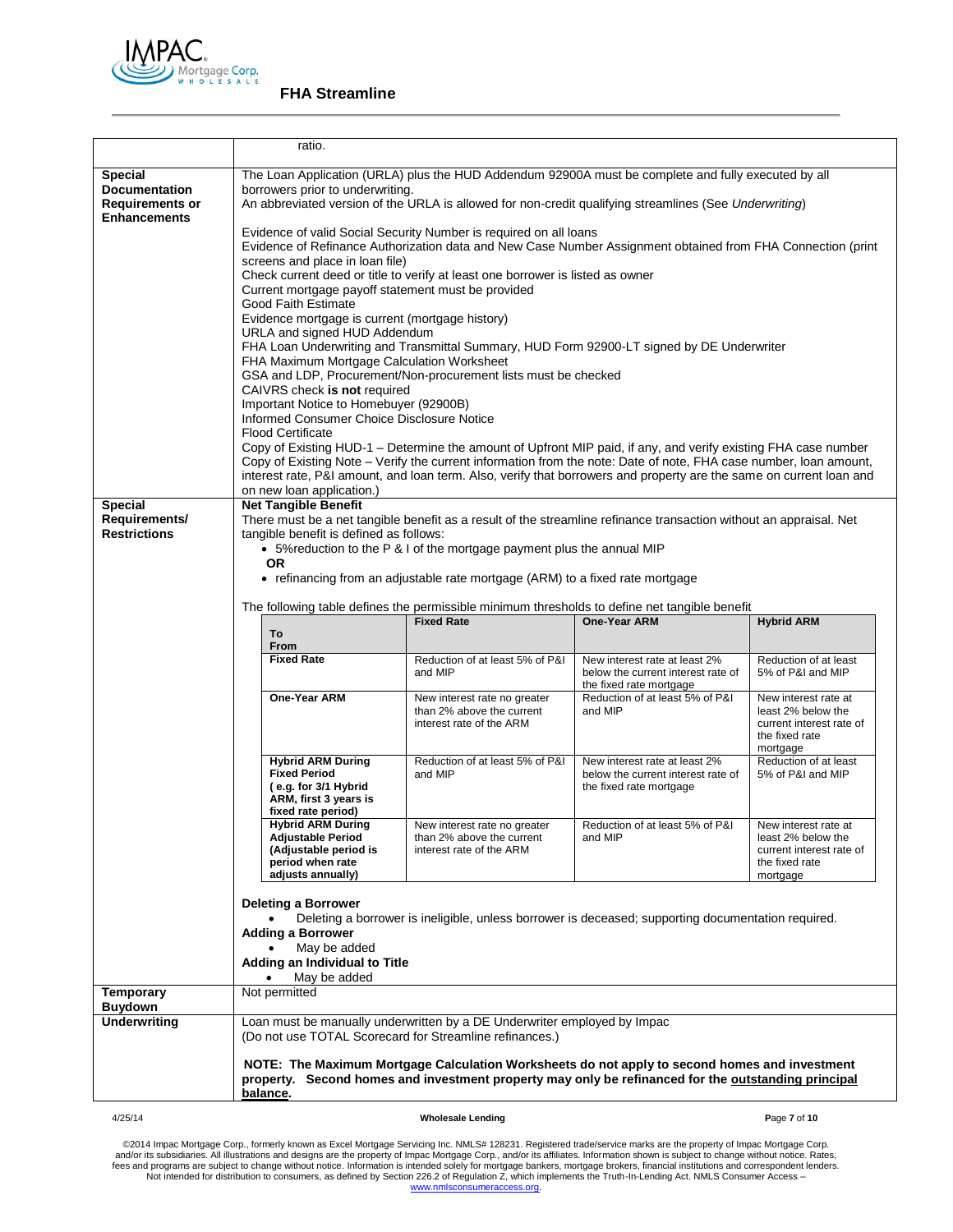

| Loans are ineligible for submission to TOTAL Scorecard.                                                                                                                                                                                                                                                                                                                                                                                                                                                        |
|----------------------------------------------------------------------------------------------------------------------------------------------------------------------------------------------------------------------------------------------------------------------------------------------------------------------------------------------------------------------------------------------------------------------------------------------------------------------------------------------------------------|
| An FHA loan that has been modified is eligible for the Streamline Refinance program as long as it meets the<br>requirements for streamline refinance transactions. The new loan amount may not exceed the lesser of the:<br>• Original loan amount, or                                                                                                                                                                                                                                                         |
| Outstanding principal balance (including up to 2 months interest and MIP plus financed UFMP).<br>The outstanding balance of a modified loan may reflect amounts that were previously added to the loan balance to<br>facilitate loss mitigation. This is acceptable as long as the new loan amount is calculated as required for streamline<br>refinance transactions (may not exceed the lesser of the original loan amount or outstanding principal) and all other<br>streamline refinance criterion is met. |
| The DE must sign and use their CHUMS identification number on page 3 of the HUD Addendum 92900A and Page 1<br>of the FHA Loan Underwriting and Transmittal Summary. The Loan Application (URLA) plus the HUD Addendum<br>92900A must be complete and fully executed by all borrowers prior to underwriting.                                                                                                                                                                                                    |
| The following sections of the loan application are not required to be completed.<br>Section IV (only the Monthly Income questions)<br>Section V, VI (must complete assets if funds are required to close)                                                                                                                                                                                                                                                                                                      |
| Section VIII a - VIII k                                                                                                                                                                                                                                                                                                                                                                                                                                                                                        |

4/25/14 **Wholesale Lending P**age **8** of **10**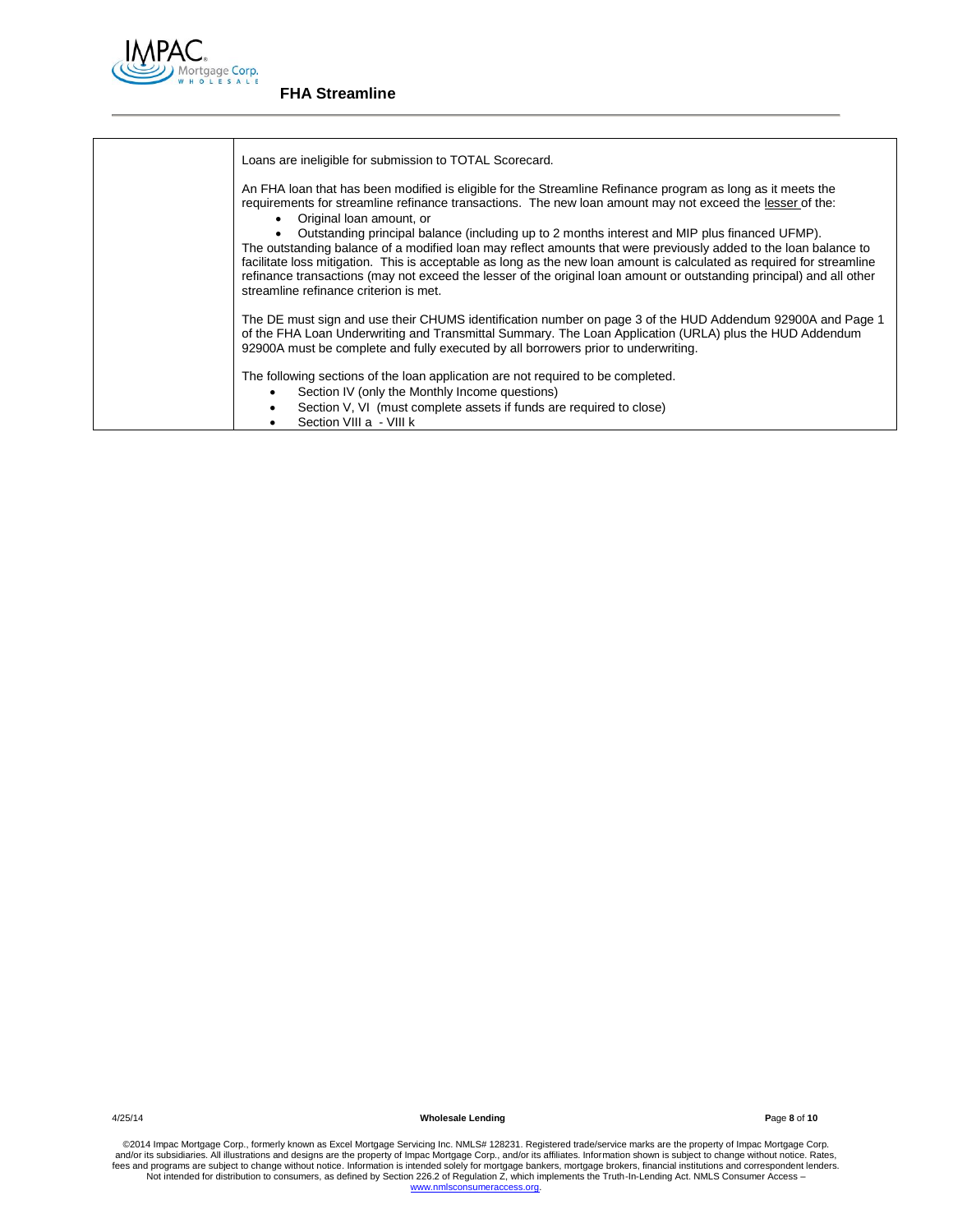

## **FHA Mortgage Insurance Premium Matrix**

## **Mortgagee Letter 2013-04 announced changes to the Annual (Monthly) Mortgage Insurance Premium (MIP) factors per the effective dates below.**

| For Case Numbers Assigned on or after 6-3-2013 |                              |                                                                                             |                      |                              |                |
|------------------------------------------------|------------------------------|---------------------------------------------------------------------------------------------|----------------------|------------------------------|----------------|
|                                                |                              |                                                                                             | Term > 15 Years      |                              |                |
| <b>Loan Amount</b>                             | <b>Base LTV</b><br>(excludes | <b>Purchases &amp; Full Credit Qualifying</b><br><b>Refinances (Rate/Term and Cash-Out)</b> |                      | <b>Streamline Refinances</b> |                |
|                                                | financed UFMIP)              | <b>UFMIP</b>                                                                                | <b>Monthly</b>       |                              | <b>Monthly</b> |
| $\leq$ \$625,500                               | > 95% LTV                    | 1.75%                                                                                       | 1.35%                | 1.75%/.01%*                  | 1.35%/.55%*    |
| $\leq$ \$625.500                               | $\leq$ 95% LTV               | 1.75%                                                                                       | 1.30%                | 1.75%/.01%*                  | 1.30%/.55%*    |
| Above \$625.500                                | > 95% LTV                    | 1.75%                                                                                       | 1.55%                | 1.75%/.01%*                  | 1.55%/.55%*    |
| Above \$625.500                                | $\leq$ 95% LTV               | 1.75%                                                                                       | 1.50%                | 1.75%/.01%*                  | 1.50%/.55%*    |
|                                                |                              |                                                                                             | Term $\leq$ 15 Years |                              |                |
| $\leq$ \$625.500                               | > 90% LTV                    | 1.75%                                                                                       | .70%                 | 1.75%/.01%*                  | .70%/.55%*     |
| $\leq$ \$625.500                               | 78.01% - 90% LTV             | 1.75%                                                                                       | .45%                 | 1.75%/.01%*                  | .45%/.55%*     |
| Above \$625,500                                | $>90\%$ LTV                  | 1.75%                                                                                       | .95%                 | 1.75%/.01%*                  | .95%/.55%*     |
| Above \$625.500                                | 78.01% - 90% LTV             | 1.75%                                                                                       | .70%                 | 1.75%/.01%*                  | .70%/.55%*     |
| Any                                            | $\leq 78\%$ LTV              | 1.75%                                                                                       | .45%                 | 1.75%/.01%*                  | .45%/.55%      |

\*For all Streamline Refinance transactions that are refinancing FHA loans endorsed on or before May 31, 2009, the following factors apply:

• The UFMIP will decrease to .01% of the base loan amount

The Annual (Monthly) MIP will be .55%, regardless of the base loan amount

The endorsement date is on the Case Query screen in FHA Connection.

For loans with FHA case numbers assigned on or after June 3, 2013, FHA will collect the annual MIP for the maximum duration permitted under statute. See 12 U.S.C. Section 1709(c)(2)(B)

 For all mortgages regardless of their amortization terms, any mortgage involving an original principal obligation (excluding financed Up-Front MIP (UFMIP)) **less than or equal to 90% LTV**, the annual MIP will be assessed until the **end of the mortgage term or for the first 11 years of the mortgage term, whichever occurs first.**

 For any mortgage involving an original principal obligation (excluding financed UFMIP) **with an LTV greater than 90 percent**, FHA will assess the annual MIP until **the end of the mortgage term or for the first 30 years of the term, whichever occurs first.**

The table below shows the previous and the new duration of annual MIP by amortization term and LTV ratio at origination.

| Term       | LTV $(%)$      | <b>Previous</b>              | <b>New</b> |
|------------|----------------|------------------------------|------------|
| ≤ 15 vrs   | $\leq 78$      | No annual MIP                | 11 years   |
| ≤ 15 vrs   | $> 78 - 90.00$ | Cancelled at 78% LTV         | 11 years   |
| ≤ 15 vrs   | > 90.00        | Cancelled at 78% LTV         | Loan term  |
| $> 15$ yrs | $\leq 78$      | 5 years                      | 11 years   |
| $> 15$ yrs | $> 78 - 90.00$ | Cancelled at 78% LTV & 5 yrs | 11 years   |
| $> 15$ vrs | > 90.00        | Cancelled at 78% LTV & 5 yrs | Loan term  |
|            |                |                              |            |

4/25/14 **Wholesale Lending P**age **9** of **10**

©2014 Impac Mortgage Corp., formerly known as Excel Mortgage Servicing Inc. NMLS# 128231. Registered trade/service marks are the property of Impac Mortgage Corp.<br>and/or its subsidiaries. All illustrations and designs are t fees and programs are subject to change without notice. Information is intended solely for mortgage bankers, mortgage brokers, financial institutions and correspondent lenders. Not intended for distribution to consumers, as defined by Section 226.2 of Regulation Z, which implements the Truth-In-Lending Act. NMLS Consumer Access www.nm